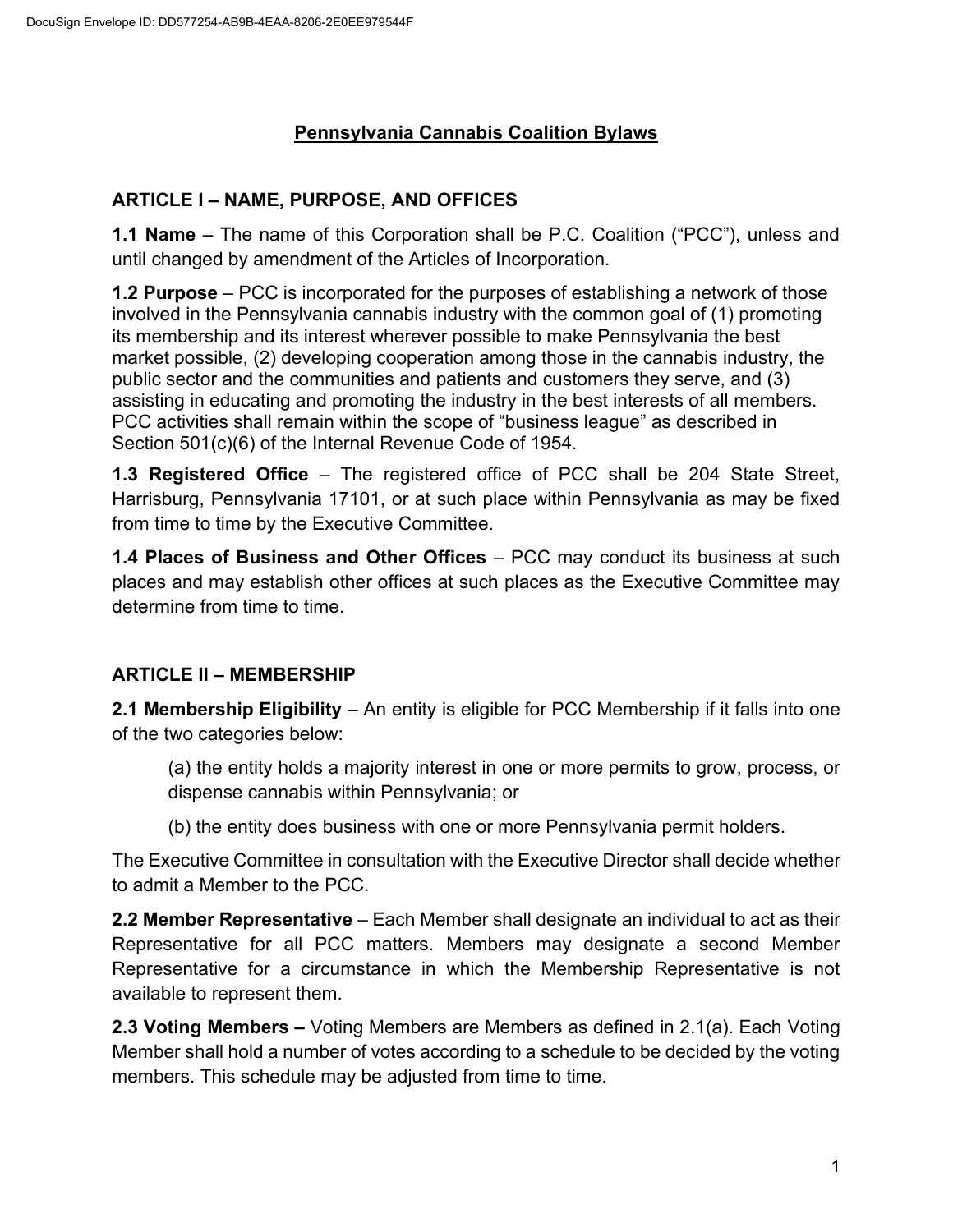**2.4 Powers and Authority** – In addition to the powers and authority expressly conferred upon them by these Bylaws, the Voting Members may exercise all such powers of PCC and do all such lawful acts and things as are not by statute, or by the Articles of Incorporation, or by these Bylaws directed or required to be exercised or done by the Members.

**3.3 Annual and Regular Meetings** – An Annual Meeting of Voting Members shall be held each year at such time and place as designated by the Executive Committee. In addition to an Annual Meeting, Regular Meetings of the Voting Members may be held at such time and place as designated by the Executive Committee.

**2.5 Special Meetings** – Special meetings of the Voting Members may be called by the Chair or by 25% or more of the Members and shall be held at such time and for such purposes as may be specified in the call for said Special Meeting.

**2.6 Quorum** – A simple majority of the Voting Members is necessary to constitute a quorum to transact the business of the PCC.

**2.7 Voting** – Votes of a majority of the Voting Member Representatives present at a meeting at which a quorum is present shall usually constitute official action of the PCC. However, the Voting Members must vote in a 2/3rds margin in engage in legal action, buy or sell property, or borrow money from a financial institution. Any action which may be taken at a meeting of the Voting Members may be taken without a meeting, typically done by electronic voting, setting forth the action so taken, and documented with the vote count of the Representatives of the Voting Members and filed with the Secretary.

**2.8 Notice of Meetings** –The Executive Director shall provide written Notice of any Annual, Regular or Special Meeting of the Voting Members, or any change in the time or place of an Annual, Regular or Special Meeting, at least five (5) days prior to the day fixed for such meeting, unless waived in writing by all of the Voting Members.

**2.9 Vacancies** – Each Voting Member may appoint at will their designated Representative by giving written notice to the Executive Director. Vacancies occur from withdrawal of a Voting Member from PCC, or a Voting Member losing its status as Voting Member, shall not be filled. Vacancies of Representatives which occur from removal or resignation of a Representative may be filled by the applicable Voting Member which originally appointed the removed or resigned Representative.

# **ARTICLE III – EXECUTIVE COMMITTEE**

**3.1 Election** – The Executive Committee of PCC shall be chosen annually by the Voting Members and consist of a Chair, Vice-Chair, Secretary and Treasurer. Additional officers may be designated upon the affirmative consent of three-quarters of the Voting Members.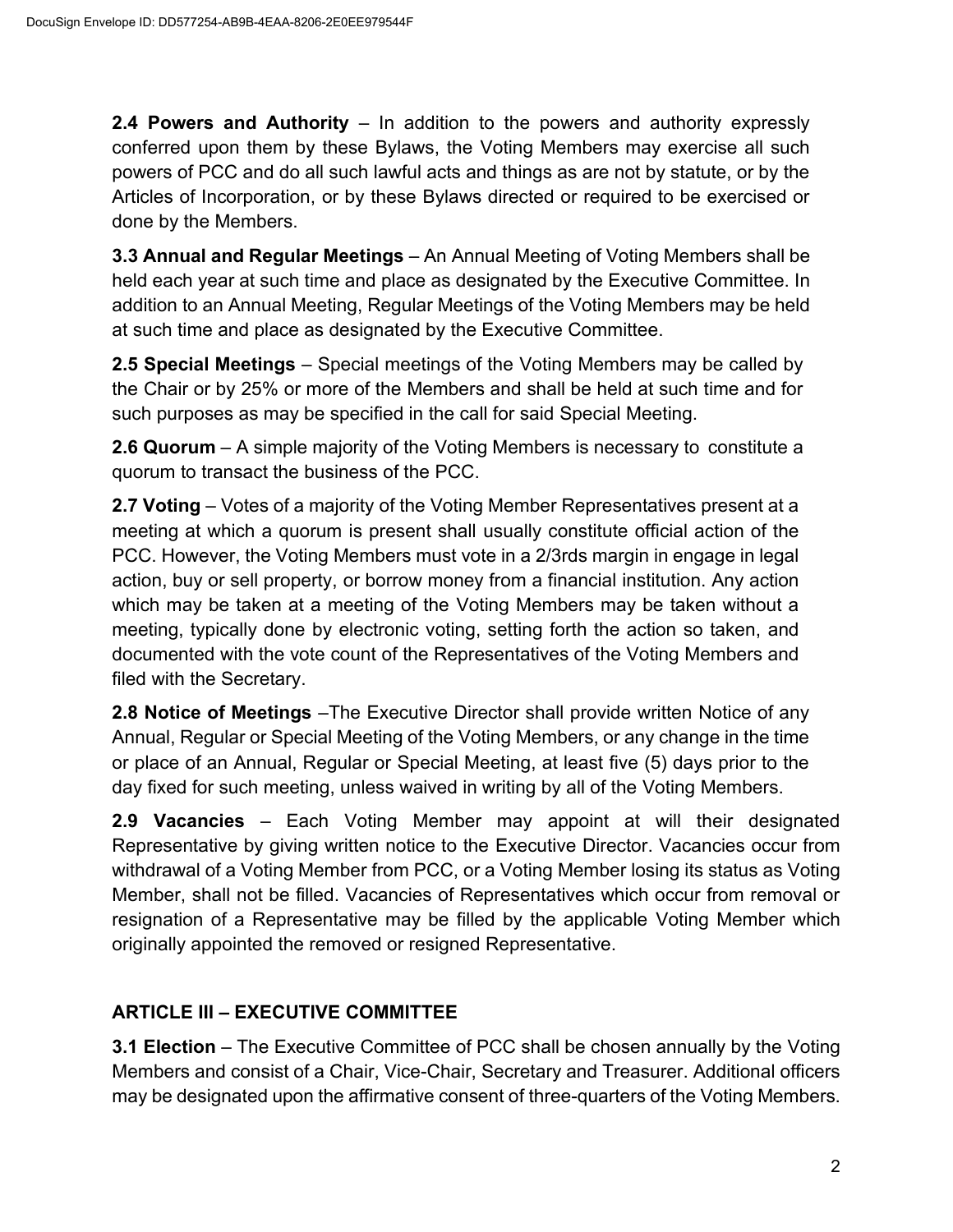The election shall occur in December of each year, unless otherwise agreed to by a majority of the Voting Members.

**3.2 Terms** – Upon the initial election, each Executive Committee Member shall be elected for a term of one (1) year. After which, the President shall serve a term of two (2) years, the Vice President shall serve a term of two (2) years, the Treasurer shall serve a term of one (1) year, and the Secretary shall serve a term of one (1) year. After each term, succeeded by the initial terms, has expired, subsequent terms of all Executive Committee Member shall be in length of two (2) years. No Executive Committee Member may serve more than two (2) consecutive terms in the same office but may serve again as an Officer after one (1) year. Immediate past Presidents shall continue to serve as non-voting, exofficio members of the Executive Committee for six months following the end of their final term.

**3.3 Removal** – Any Executive Committee Member may be removed by the Voting Members for cause or whenever, in its judgment, the best interests of PCC will be served thereby.

**3.4 Vacancies** – If any Executive Committee Member resigns or is removed, the Voting Members may choose a successor or successors, who shall hold office for the remaining term of the applicable Committee Member position.

# **ARTICLE IV – COMMITTEES**

**4.1 Committees Votes** – The Executive Director of PCC shall be an ex-officio member of all committees, however, he or she may only vote in a situation necessary to break a tie vote. Further, the Executive Committee can vote to dissolve any Additional Committees that are not actively upholding the resolution of that Committee.

4.2 **Standing Committees** - The standing committees of the PCC are the Executive Committee and the Finance Committee.

**4.3 Executive Committee** – The Executive Committee shall be chaired by the PCC's Chair and shall consist of the Chair, the Vice-Chair, the Treasurer, the Secretary, an additional officers designated by section 3.1. The purpose of the Executive Committee is to direct and manage the business affairs of PCC in all cases in which specific directions have been given by the Voting Members and which, for reasons of expediency, cannot be postponed until a full Membership Meeting and to oversee the activities of the Finance Committee and all Additional Committees established as outlined in section 4.2.

The Executive Committee may approve any expenditure not explicitly stated in the budget under \$15,000. Any expenditures \$15,001 and above must be approved by the Voting Membership. All material decisions made by the Executive Committee shall be reported to the PCC membership.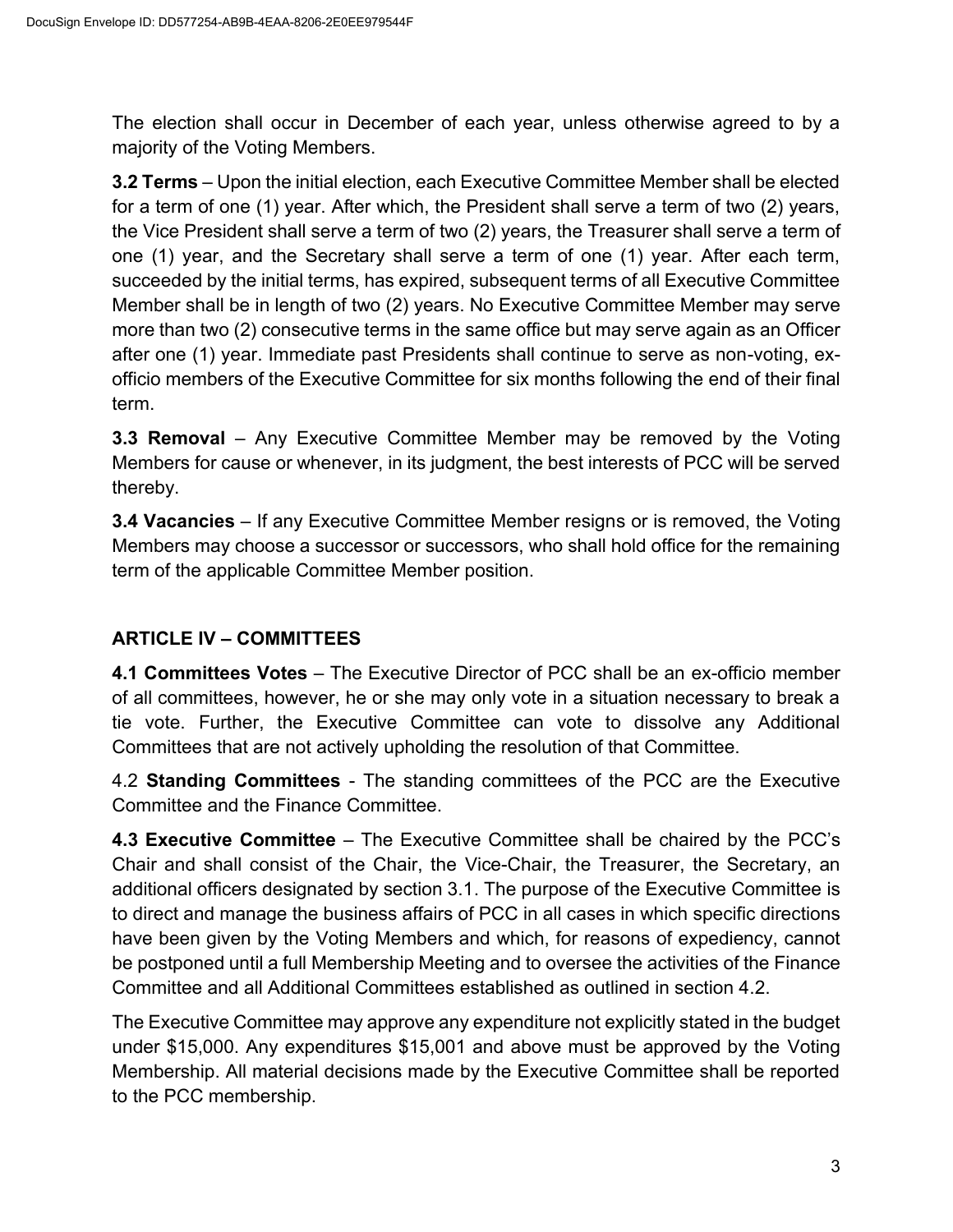**4.4 Finance Committee** – The Finance Committee shall be chaired by the PCC's Treasurer and shall consist of three individuals appointed by the Executive Committee at the recommendation of the Treasurer and Executive Director. The Finance Committee shall be responsible for developing an annual budget for PCC, which shall be presented and recommended for approval to the Voting Members. The Finance Committee shall be responsible for reviewing and recommending to the Executive Committee policies regarding the business and financial affairs of PCC, for reviewing and recommending to the Executive Committee budgets for special projects not contemplated by the annual budget, for reviewing the monthly statements of income and expenses to ensure their conformity with the annual operation budgets of PCC, for periodically reviewing the financial controls and accounting systems of PCC and recommending changes where appropriate, for engaging an independent book keeper to create monthly statements of income and expenses in addition to any other responsibilities assigned to the committee, and for arranging annually for an independent review of PCC's finances, and for reviewing and presenting to the PCC the results of the independent review. In addition, the Finance Committee shall be delegated the power and authority to approve and authorize the opening of accounts in depository institutions and the designation of the persons entitled to draw upon such accounts and to authorize and expenditure of the funds of PCC that is not within the scope of an annual or special budget previously approved by the Voting Members, provided that such expenditure is not in excess of a dollar amount determined by the Voting Members from time to time.

**4.2 Additional Committees** – The Voting Members or the Executive Committee may establish committees in addition to the Standing Committees through a Resolution that must be voted on at a meeting where a quorum is present. An Additional Committee can become a Standing Committee but can also be formed ad-hoc for a period of time as specified on the Resolution. Each Additional Committee must consist of three (3) or more Voting Members of the PCC or their representatives. Any such Committee, to the extent provided in the resolution of the Voting Members or Executive Committee, shall have and may exercise all of the powers and authority delegated to it, except that no such committee shall have any power or authority as to the following:

- (a) The adoption, amendment, or repeal of the Bylaws.
- (b) The amendment or repeal of any resolution of the Voting Members.

(c) Action on matters committed by the Bylaws or resolution of the Voting Members to another committee.

### **ARTICLE V – INDEMNIFICATION OF OFFICERS, DIRECTORS, EMPLOYEES AND AGENTS**

**5.1 Indemnification –** PCC shall indemnify its employees, Voting Members and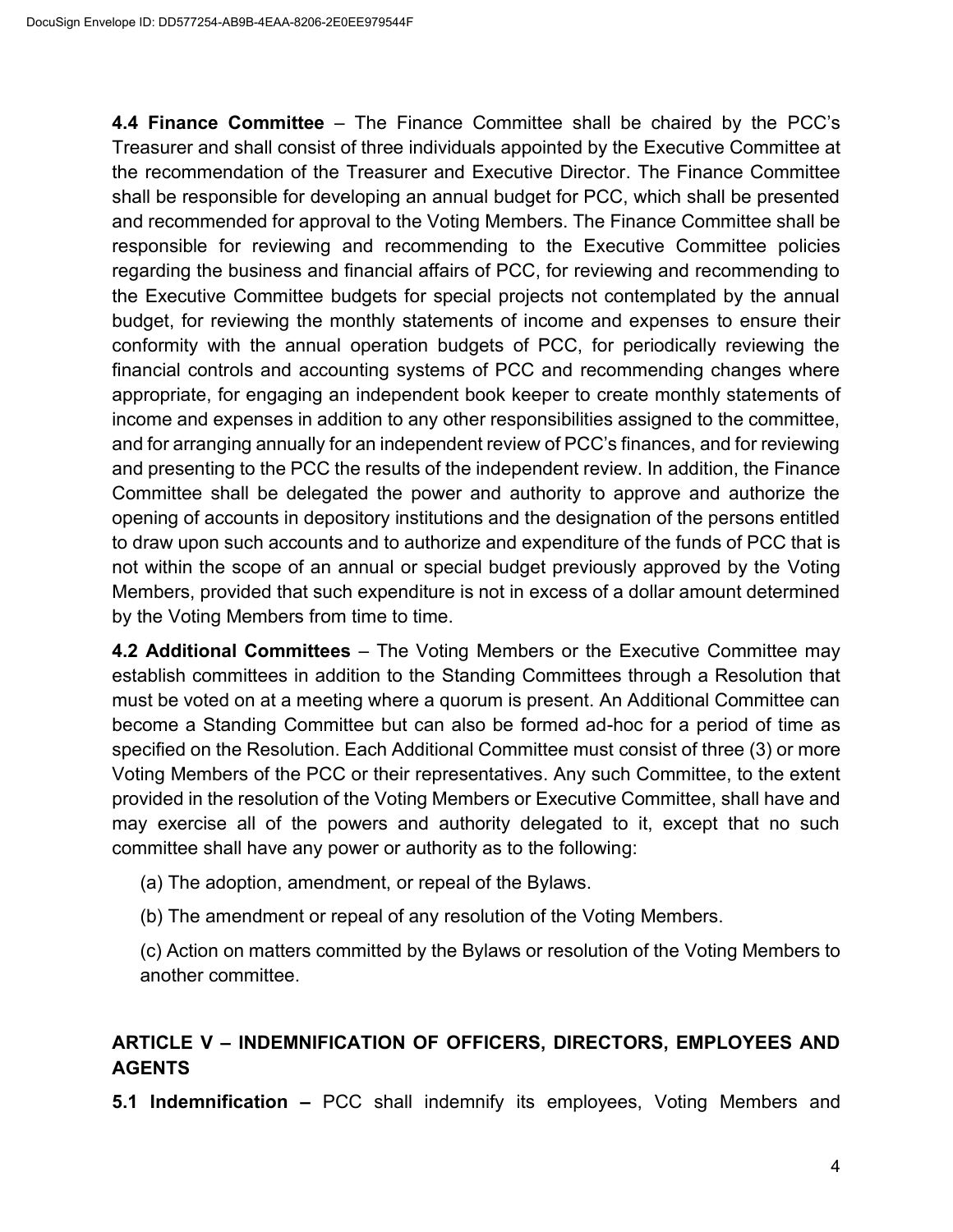Committee Members, and may indemnify any other agents, who is a party to, or is threatened to be made a party to or who is called as a witness in connection with any threatened, pending, or completed action, suit or proceeding, whether civil, criminal, administrative or investigative, including an action by or in the right of PCC, by reason of the fact that he or she is or was a member, employee or agent of PCC, against expenses, including attorneys' fees, judgments, fines and amounts paid in settlement actually and reasonably incurred in connection with such action, suit or proceeding unless the act or failure to act giving rise to the claim for indemnification is determined by a court to have constituted willful misconduct or recklessness.

**5.2 Not Exclusive** – The indemnification and advancement of expenses provided by, or granted pursuant to, this Article V shall not be deemed exclusive of any other rights to which those seeking indemnification or advancement of expenses may be entitled under any Bylaw, agreement, contract, vote of members or pursuant to the direction, howsoever embodied, of any court of competent jurisdiction. It is the policy of PCC that indemnification of, and advancement of expenses to, employees, and members of PCC shall be made to the fullest extent permitted by law for acts or omissions occurring within the scope of the employee, or member's duties under these Bylaws.

**5.3 Expenses** – PCC may pay expenses incurred by an employee or member and may pay expenses incurred by any other agent, in defending a civil or criminal action, suit or proceeding in advance of the final disposition of such action, suit or proceeding upon receipt of an undertaking by or on behalf of such person to repay such amount if it shall ultimately be determined that he is not entitled to be indemnified by PCC.

### **ARTICLE VI – BOOKS AND RECORDS**

**6.1 Records** – PCC shall keep an original or duplicate record of the proceedings of PCC, the original or a copy of its Bylaws, including all amendments or alterations thereto to date, certified by the Secretary, and original or a duplicate membership register, giving the names of the details of the membership of each. PCC shall also keep appropriate, complete and accurate books or records of its financial accounts. The records provided for herein shall be kept at either the registered office of PCC in this Commonwealth, or at its principal place of business wherever situated.

**6.2 Access to Records** –Every Voting Member shall, upon written demand stating the purpose thereof, have a right to examine the records of PCC, in person or by agent or attorney, during usual business hours and with reasonable notice, and to make copies or extracts therefrom. A proper purpose shall mean a purpose reasonably related to the interest of such person as a Voting Member of PCC.

In every instance where an attorney or other agent shall be the person who seeks the right to inspection, the demand shall be accompanied by a power of attorney or such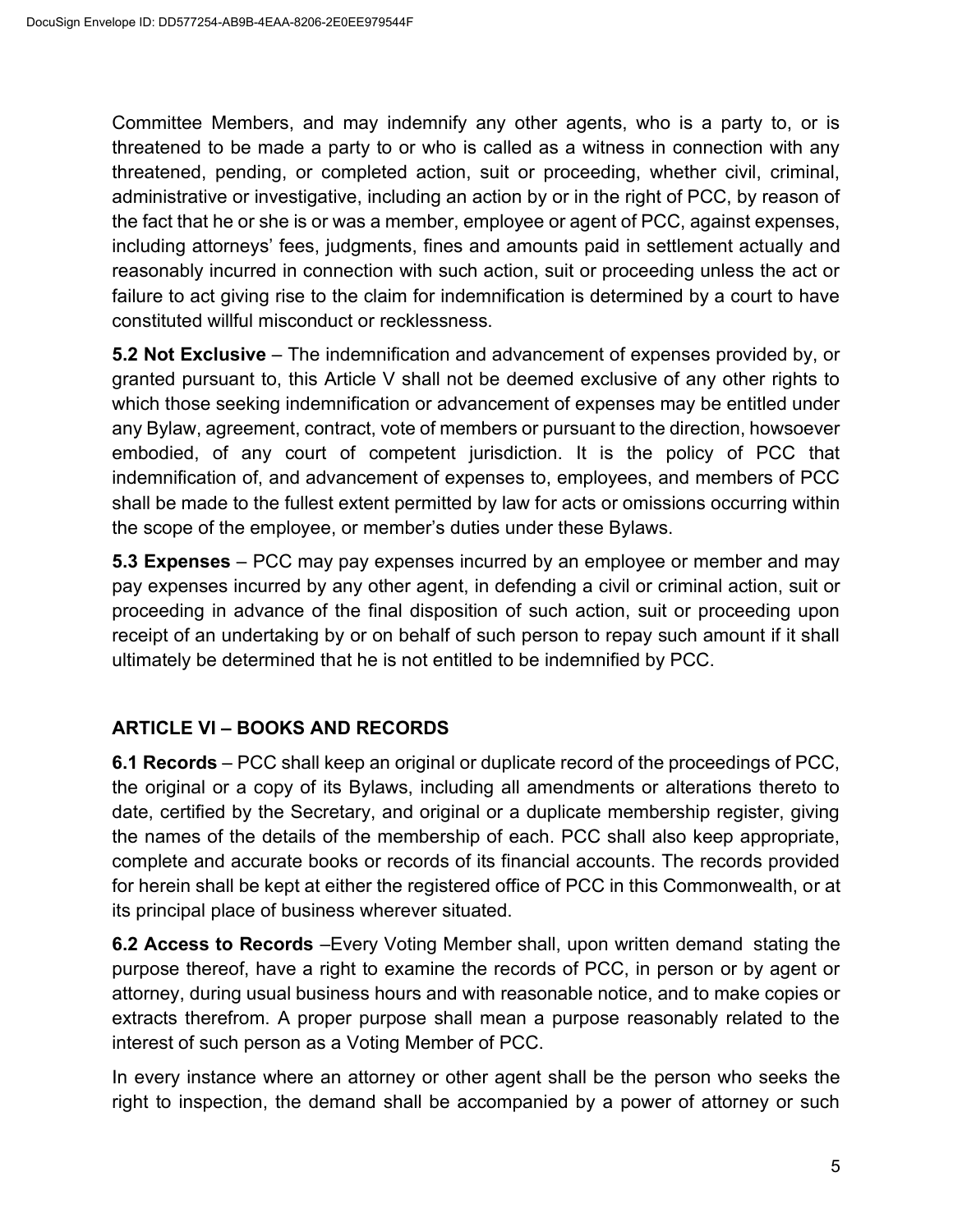other writing which authorizes the attorney or other agent to so act on behalf of the Voting Member. The demand shall be directed to PCC at its registered office in this Commonwealth or at its principal place of business.

#### **ARTICLE VII – TRANSACTION OF BUSINESS**

**7.1 Real Property** –PCC shall make no purchase of real property or sell, mortgage, lease away or otherwise dispose of its real property unless authorized by a vote of two-thirds (2/3) of the members of the Voting Members, except that whenever there are twenty-two (22) or more Voting Members, the vote of a majority of the members in office shall be sufficient.

**7.2 Fees and Prices** – Whenever the lawful activities of PCC involve, among other things, the charging of fees or prices for its services or products, it shall have the right to receive such income and, in so doing, may make an incidental profit. All such incidental profits shall be applied to the maintenance and operation of the lawful activities of PCC and in no case shall be divided or distributed in any manner whatsoever among the Membership of PCC.

**7.3 Disbursements** – All checks or demands for money and notes of PCC shall be signed by any one (1) employee of PCC in which the Voting Members or the Executive Committee may, from time to time, designate.

#### **ARTICLE VIII – ANNUAL REPORT**

**8.1 Annual Report** – The Executive Committee shall present annually to the members a report showing in appropriate detail the following:

(a) The assets and liabilities of PCC as of the end of the fiscal year immediately

preceding the date of the report.

(b) An analysis of the aging of account payable and receivable balances.

(c) The principal changes in assets and liabilities during the year immediately preceding the date of the report.

(d) The revenue or receipts, both unrestricted and restricted to particular purposes, for the year immediately preceding the date of the report.

(e) The expenses or disbursements, for both general and restricted purposes, during the year immediately preceding the date of the report.

(f) The number of members of the PCC as of the date of the report, together with a statement of increase or decrease in such number during the year immediately preceding the date of the report, and a statement of the place where the names and addresses of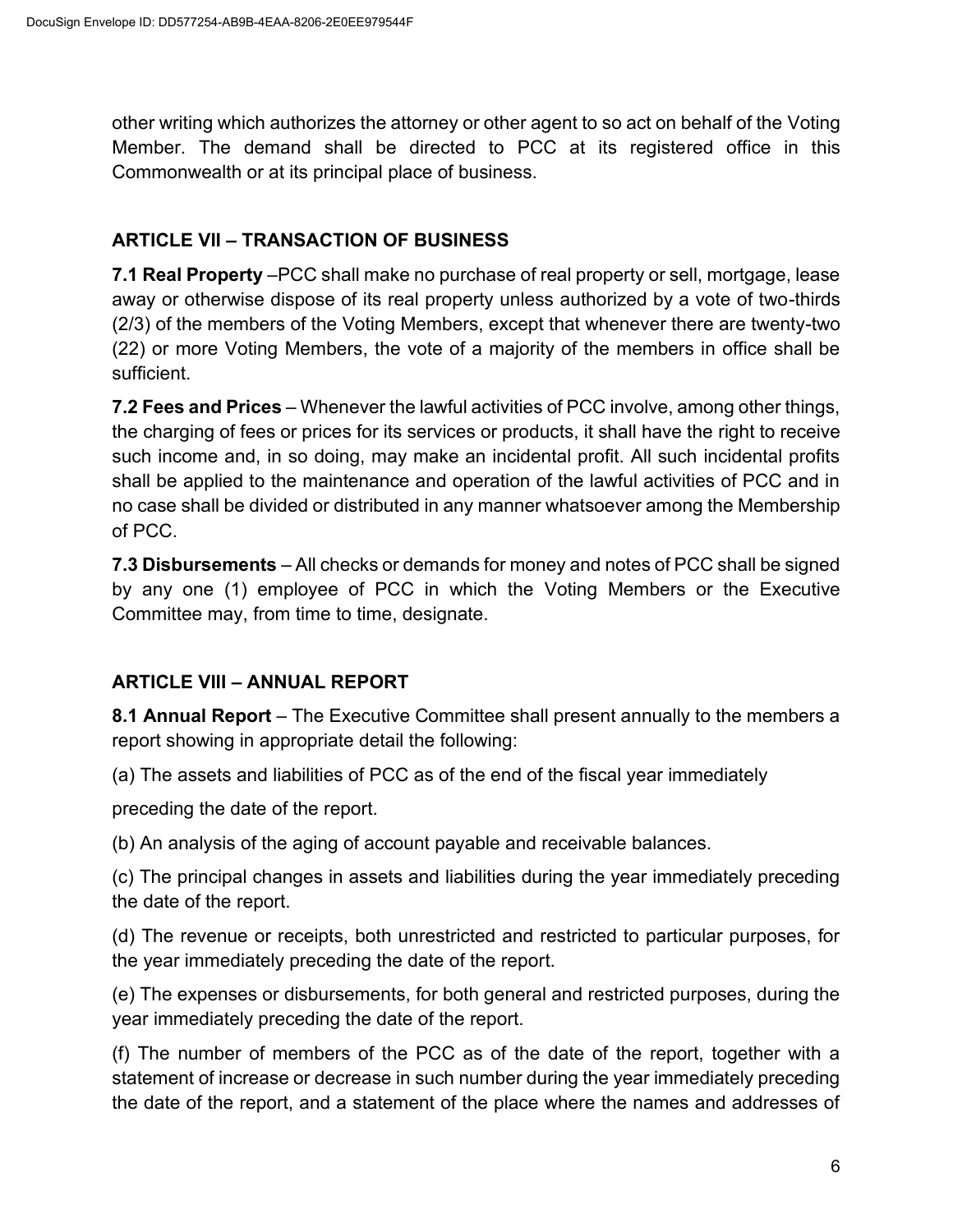the current members may be found.

(g) An annual program report describing services provided to its constituency.

(h) A forward-looking strategic plan outlining the activities, priorities, and services provided to its constituency.

#### **ARTICLE IX – NOTICES**

**9.1 Notice** – Whenever written notice is required to be given to any Voting Member, it may be given either personally or by sending a copy thereof by first class mail, facsimile, electronic mail, postage prepaid, to the address appearing on the books of PCC. If the notice is sent by mail, it shall be deemed to have been given to the person entitled thereto when deposited in the United States mail. A notice of meeting shall specify the place, day and hour of the meeting and any other information required by statute or these Bylaws.

**9.2 Waiver of Notice** – Whenever any written notice is required to be given under the provisions of the statute or under the Articles or Bylaws of PCC, a waiver thereof in writing, signed by the person or persons entitled to such notice, whether before or after the time stated therein, shall be deemed equivalent to the giving of such notice.

### **ARTICLE X – MISCELLANEOUS PROVISIONS**

**10.1 Fiscal Year** – The fiscal year of PCC shall commence January 1 and end December 31.

**10.2 Non-Profit** –No part of the net earnings of PCC shall inure to the benefit of, or distributable to its trustees, directors, officers or other private persons, except that PCC shall be authorized and empowered to pay reasonable compensation for services rendered and to make payments and distributions in furtherance of Section  $501(c)(6)$ purposes. Notwithstanding any other provision of these articles, PCC shall not carry on any other activities not permitted to be carried on by an organization exempt from Federal Income Tax under Section 501(c)(6) of the Internal Revenue Code (or corresponding section of any future Federal Tax code).

**10.3 Dissolution** – Upon the dissolution of the PCC, the Executive Committee shall, after paying or making provision for the payment of all of the liabilities of PCC, dispose of all of the assets of PCC exclusively for the purposes of PCC in such manner, or to such organization or organizations organized and operated exclusively for charitable, educational, religious, or scientific purposes, as shall at the time qualify as an exempt organization or organizations under Section 501(c)(3) or Section 501(c)(6) of the Internal Revenue Code of 1954 (or the corresponding provision of any future United States Internal Revenue Law), as the Executive Committee shall determine.